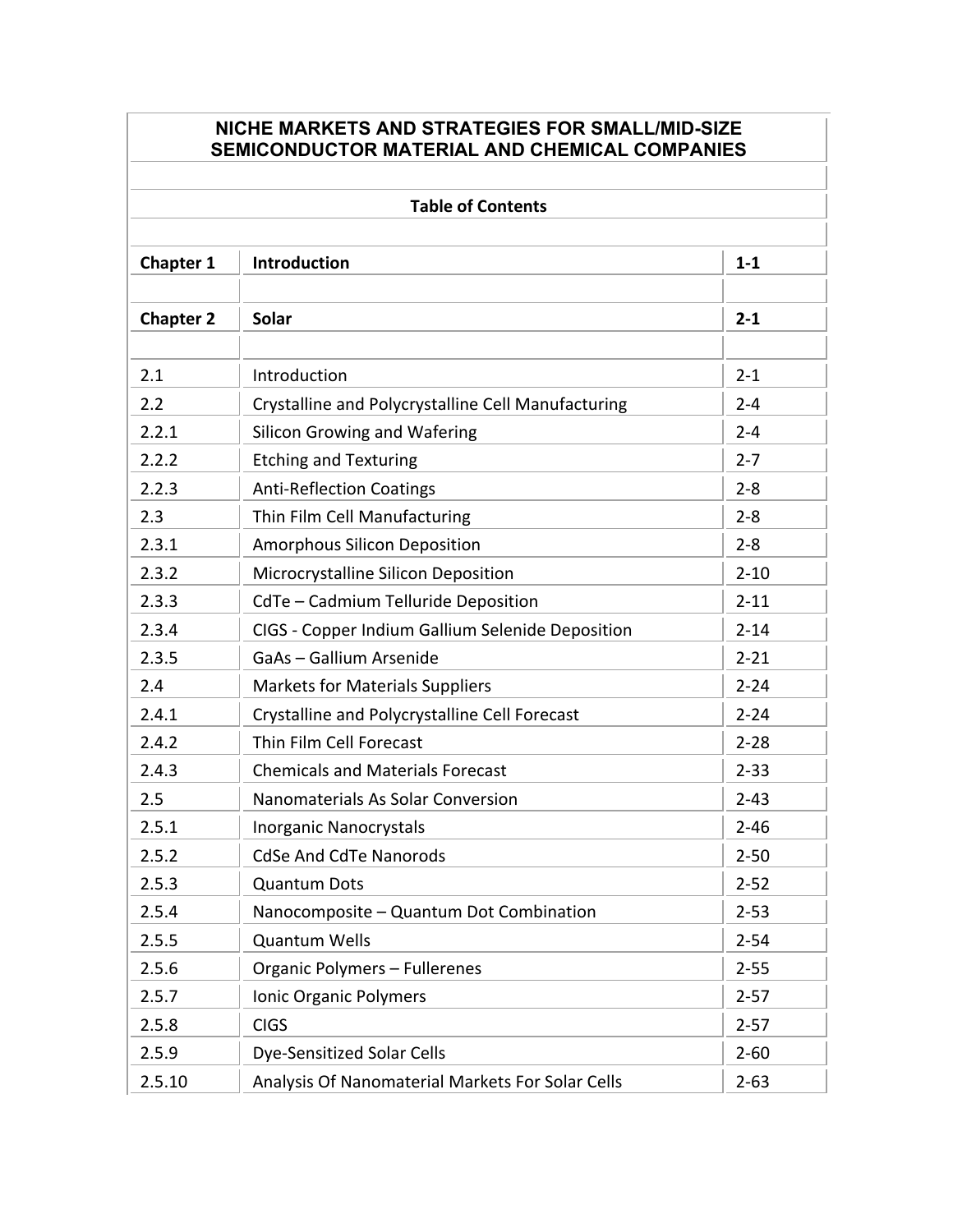| <b>Chapter 3</b> | <b>MEMs</b>                                                           | $3 - 1$  |
|------------------|-----------------------------------------------------------------------|----------|
|                  |                                                                       |          |
| 3.1              | The MEMS Market Infrastructure                                        | $3 - 1$  |
| 3.2              | Forecast Of The Key Applications And Markets                          | $3 - 3$  |
| 3.2.1            | <b>MEMS Device Market Forecast</b>                                    | $3 - 3$  |
| 3.2.2            | <b>MEMS System Market Forecast</b>                                    | $3 - 15$ |
| 3.3.2            | <b>Markets for Materials Suppliers</b>                                | $3 - 18$ |
| <b>Chapter 4</b> | <b>HB-LEDS</b>                                                        | $4 - 1$  |
|                  |                                                                       |          |
| 4.1              | Recent Progress in High Brightness LED Technology and<br>Applications | $4 - 1$  |
| 4.2              | <b>Materials of Construction</b>                                      | $4 - 10$ |
| 4.2.1            | Phosphor                                                              | $4 - 10$ |
| 4.2.2            | Substrate                                                             | $4 - 16$ |
| 4.3              | <b>OLED Manufacturing</b>                                             | $4 - 24$ |
| 4.4              | Outlook for the Worldwide OLED Market                                 | $4 - 31$ |
| 4.5              | Outlook for the Worldwide HB-LED Market                               | $4 - 35$ |
| <b>Chapter 5</b> | Thin Film Read/Write Heads for HDD                                    | $5-1$    |
| 5.1              | <b>Trends in HDDs</b>                                                 | $5 - 1$  |
| 5.2              | <b>Recording Head Market Forecast</b>                                 | $5 - 9$  |
| 5.3              | <b>Head Processing</b>                                                | $5 - 12$ |
| 5.4              | Head Fabrication-                                                     | $5 - 17$ |
| 5.5              | <b>Deposition Challenges</b>                                          | $5 - 20$ |
| 5.6              | <b>CMP Challenges</b>                                                 | $5 - 21$ |
| 5.7              | <b>CMP Slurry Market</b>                                              | $5 - 28$ |
| 5.7.1            | Ceria Slurry For Glass Disk Market                                    | $5 - 28$ |
| 5.7.2            | Oxide Slurry For Metal Disk Market                                    | $5 - 33$ |
| 5.7.3            | Oxide Slurry For Thin Film Head Market                                | $5 - 36$ |
|                  |                                                                       |          |
| <b>Chapter 6</b> | <b>Wafer Level Processing (WLP)</b>                                   | $6-1$    |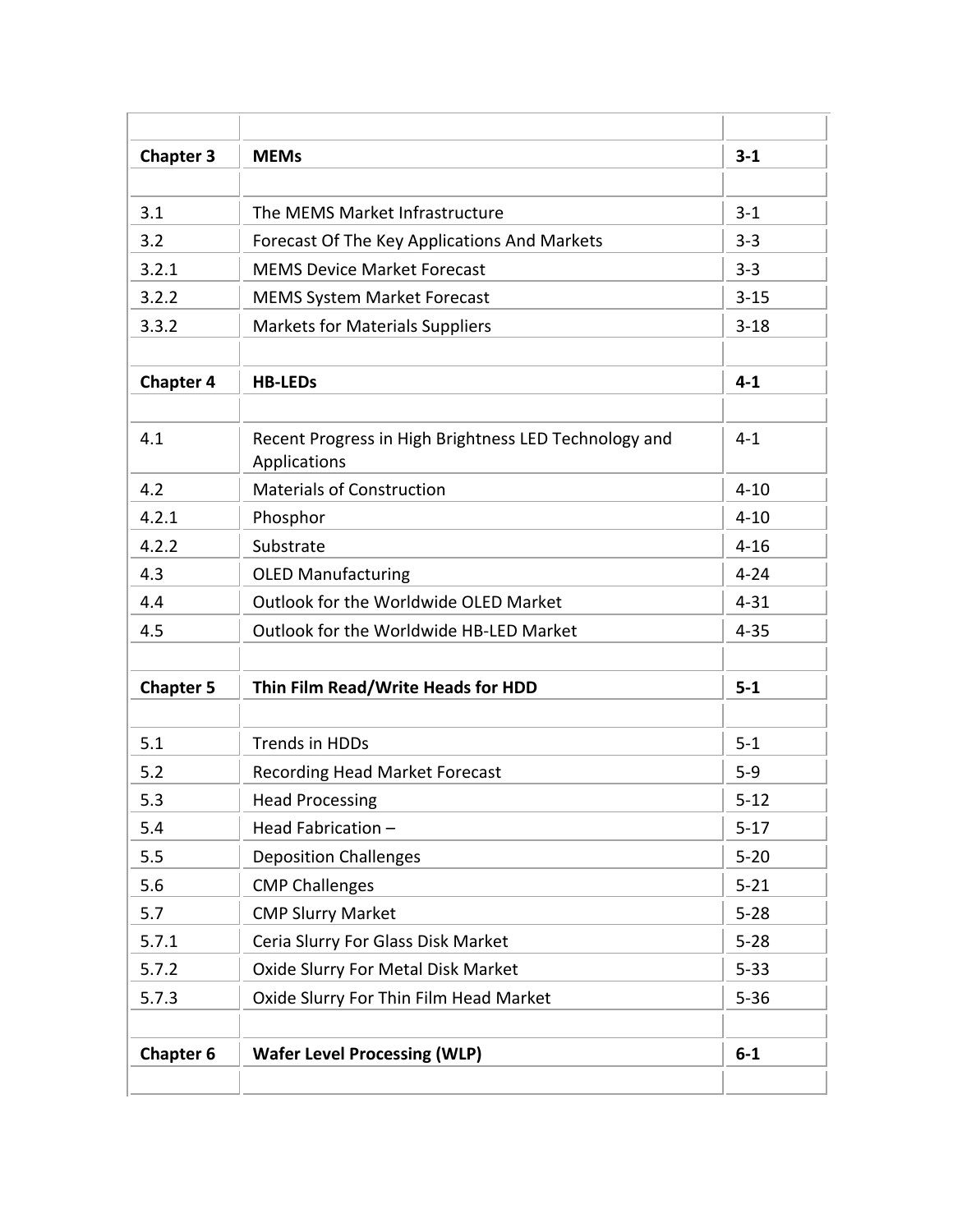| 6.1   | Introduction                                                                | $6-1$    |
|-------|-----------------------------------------------------------------------------|----------|
| 6.2   | Flip Chip/WLP Processing Issues and Trends                                  | $6 - 2$  |
| 6.2.1 | <b>Wafer Bumping</b>                                                        | $6 - 2$  |
| 6.2.2 | <b>Wafer Level Packaging</b>                                                | $6-6$    |
| 6.2.3 | <b>Pad Redistribution</b>                                                   | $6 - 10$ |
| 6.2.4 | <b>Wafer Bumping Costs</b>                                                  | $6 - 16$ |
| 6.3   | <b>Metallization Issues and Trends</b>                                      | $6 - 18$ |
| 6.3.1 | <b>Gold Bumping Metallization</b>                                           | $6 - 18$ |
| 6.3.2 | <b>Solder Bumping Metallization</b>                                         | $6 - 19$ |
| 6.4   | <b>UBM Etch Issues And Trends</b>                                           | $6 - 22$ |
| 6.4.1 | <b>Etch Process</b>                                                         | $6 - 22$ |
| 6.4.2 | <b>Etch Chemistry</b>                                                       | $6 - 24$ |
| 6.5   | Analysis of WLP Market                                                      | $6 - 26$ |
|       |                                                                             |          |
|       | <b>List of Figures</b>                                                      |          |
|       |                                                                             |          |
| 2.1   | Diagram Of Solar Cell                                                       | $2 - 2$  |
| 2.2   | Cross Section Of A Solar Cell Under Illumination                            | $2 - 3$  |
| 2.3   | Polysilicon Manufacturing And Supply Chain                                  | $2 - 6$  |
| 2.4   | Cross-Sectional Schematic Diagram Of The InGaP/InGaAs/Ge<br><b>ATJ Cell</b> | $2 - 23$ |
| 2.5   | Percentage Gas Costs For Amorphous Silicon Solar Cell                       | $2 - 42$ |
| 3.1   | <b>MEMs Chemicals Forecast</b>                                              | $3 - 20$ |
| 3.2   | <b>MEMs Photomasks Forecast</b>                                             | $3 - 23$ |
| 3.3   | <b>MEMs Substrate Forecast</b>                                              | $3 - 25$ |
| 3.4   | <b>Forecast of MEMs Wafer Size</b>                                          | $3 - 28$ |
| 4.1   | Operation of LED                                                            | $4 - 2$  |
| 4.2   | Market drivers for LED Biz and Applications                                 | $4 - 6$  |
| 4.3   | SSL vs. Classical Technologies                                              | $4 - 7$  |
| 4.4   | LED Performance vs. Traditional Light Sources                               | $4 - 8$  |
| 4.5   | Regular LED (white) Front-End Steps                                         | $4 - 12$ |
| 4.6   | Packaged LED Cost Basis - 2009                                              | $4 - 14$ |
| 4.7   | Packaged LED Cost Basis - 2013                                              | $4 - 15$ |
| 4.8   | Regular LED (White) Production Costs For 100k Wafers/Year                   | $4 - 17$ |
| 4.9   | HB LED (White) Production Costs For 100k Wafers/Year                        | $4 - 18$ |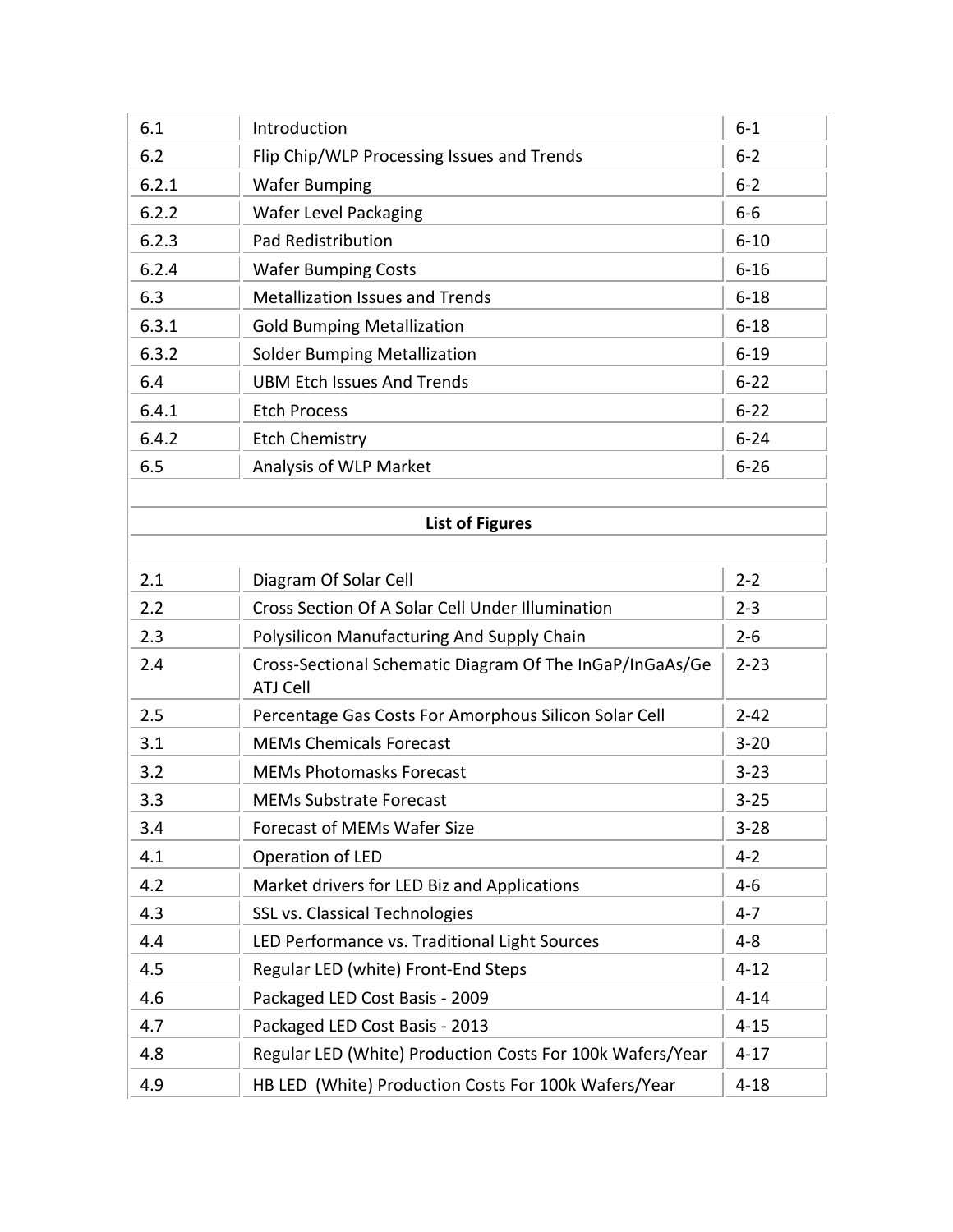| 4.10     | LED Cost Model: Impact Of Substrate Choice             | $4 - 19$ |
|----------|--------------------------------------------------------|----------|
| 4.11     | Main Manufacturing Steps For GaN-Based Led             | $4 - 21$ |
| 4.12     | <b>Schematic Of AMOLED</b>                             | $4 - 32$ |
| $4 - 13$ | <b>Active Matrix OLED Capacity And Demand Forecast</b> | $4 - 33$ |
| 5.1      | Hard Disk Drive Roadmap                                | $5 - 2$  |
| 5.2      | Decrease In Average Price Of Storage                   | $5 - 3$  |
| 5.3      | <b>Heads Per Drive</b>                                 | $5 - 5$  |
| 5.4      | Market Forecast Of Recording Head Consumption          | $5 - 10$ |
| 5.5      | <b>Heads Per Drive Forecast</b>                        | $5 - 11$ |
| 5.6      | Thin Film Head Structure                               | $5 - 13$ |
| 5.7      | Critical Features In Thin Film Head Structure          | $5 - 14$ |
| 5.8      | Spin Valve Head Structure                              | $5 - 15$ |
| 5.9      | <b>Cross-Sectional View TFH Stacks</b>                 | $5 - 18$ |
| 5.10     | Cross-Sectional View Of A TFH Design                   | $5 - 19$ |
| 5.11     | CMP Slurry System For TFH Wafer Polishing              | $5 - 26$ |
| $5 - 12$ | <b>Total Slurry Consumption For HDD Forecast</b>       | $5 - 38$ |
| 6.1      | <b>Solder Bumping Process</b>                          | $6-4$    |
| 6.2      | Pillar-WLP CSP Process                                 | $6 - 11$ |
| 6.3      | <b>Pad Redistribution Process</b>                      | $6 - 14$ |
|          |                                                        |          |
|          | <b>List of Tables</b>                                  |          |
| 2.1      | Historic Solar Cell Production By Region               | $2 - 25$ |
| 2.2      | <b>Solar Cell Forecast</b>                             | $2 - 27$ |
| 2.3      | Market Share Of Solar Cells By Technology              | $2 - 29$ |
| 2.4      | Cost Comparison Of Thin Film Technologies              | $2 - 32$ |
| 2.5      | <b>Polysilicon Production Capacities By Company</b>    | $2 - 34$ |
| 2.6      | Affect Of Substrate Material On Cigs Solar Efficiency  | $2 - 37$ |
| 2.7      | Forecast Of Transparent Electrodes For Photovoltaics   | $2 - 39$ |
| 2.8      | Solar Materials Forecast - Crystalline Silicon Cells   | $2 - 41$ |
| 3.1      | <b>MEMS Device Market Forecast</b>                     | $3 - 4$  |
| 3.2      | <b>MEMS System Markets Forecast</b>                    | $3-17$   |
| 4.1      | Color, Wavelength Material Of LED                      | $4 - 3$  |
| 4.2      | Comparison of LED, HB-LED, UHB-LED Characteristics     | $4 - 9$  |
| 4.3      | <b>Production Method for Various LEDs</b>              | $4 - 11$ |